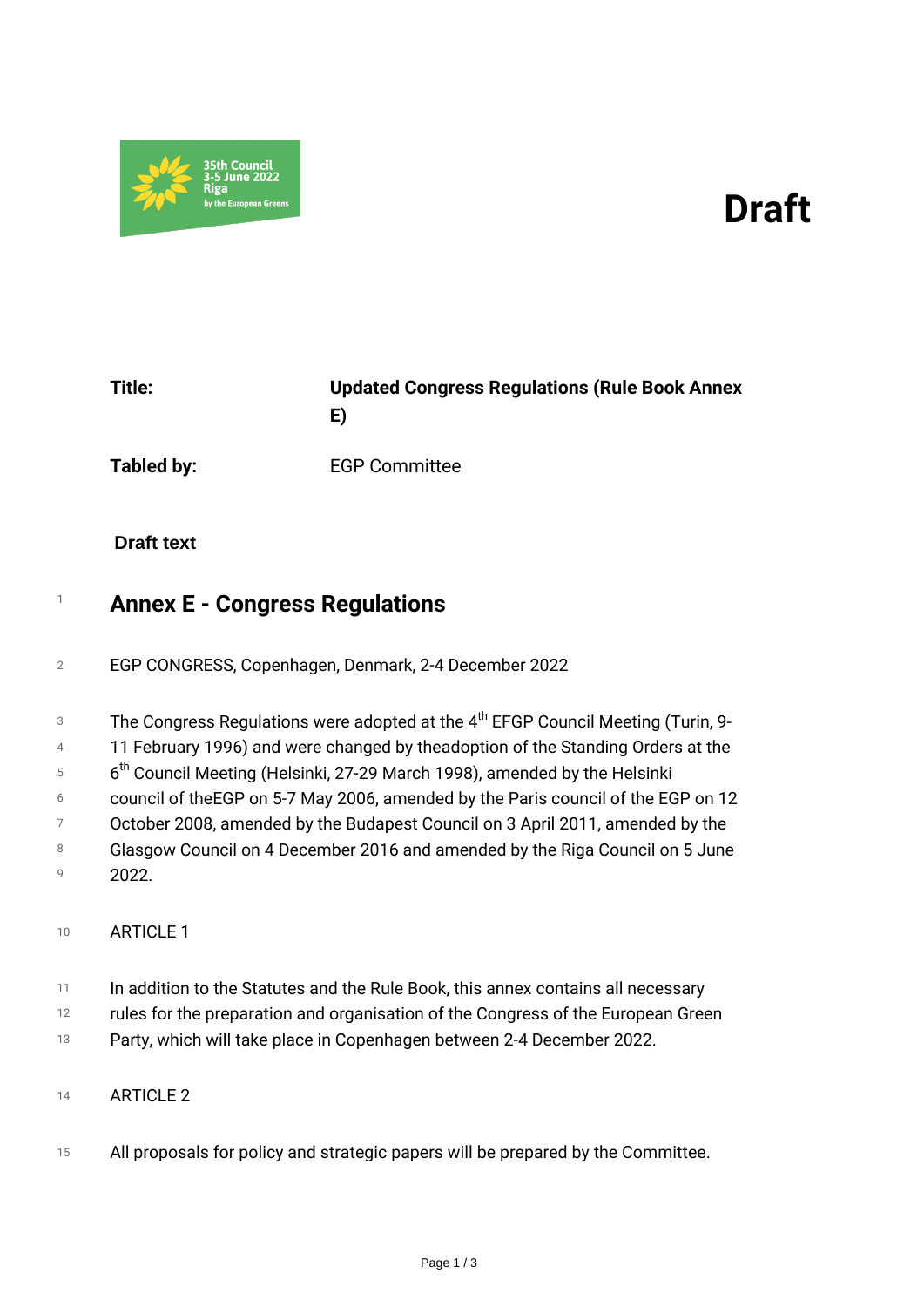#### *<sup>16</sup> ARTICLE 3*

- *17 The allocation of the delegates per Member Party is done in line with the rules*
- *18 stipulated in the Statutes. The Secretary General submits a calculation to the*
- *19 Council, based on the elections that have taken place up to 6 May 2022. The*
- *20 Council approves the allocation. In event of any disagreement, the matter is*
- *21 submitted to the Finance Advisory Board, in lieu of the Conciliation Panel,*
- *22 which takes a decision after consultation with the concerned Party.*
- *23 The Member Parties are requested to present by 7 October 2022 the names and*
- *24 contact information of their delegates to the EGP office. The voting right is*
- *25 given to the delegates of the Member Parties, duly registered by the office of*
- *26 the EGP before 21 October 2022.*

### *<sup>27</sup> ARTICLE 4*

- *28 The Congress Chair decides about the validity of points of order. Points of*
- *29 order have to be presented at the congress secretariat.*

#### *<sup>30</sup> ARTICLE 5*

- *31 Guests and other persons, who do not belong to the official delegations of the*
- *32 Member Parties, are entitled to speak within thescope of the opportunities*
- *33 offered to them by the Congress Presidium or the Chair of the Parallel sessions.*
- *<sup>34</sup> ARTICLE 6*
- *35 According to the Art 12.5 of the EGP Rule Book, the EGP has made provisions for*
- *36 the Congress in a special Congress fund.*

## *<sup>37</sup> ARTICLE 7*

- *38 For all full member parties, a minimum of 4 delegates and a maximum of 6*
- *39 delegates will be reimbursed to come to the Congress. If the party chooses to*
- *40 bring more delegates to the Congress, it is responsible for their expenses. The*
- *41 criteria established in the reimbursement rules for Council meetings apply*
- *42 (Annex I, J, and K of the EGP Rule Book).*